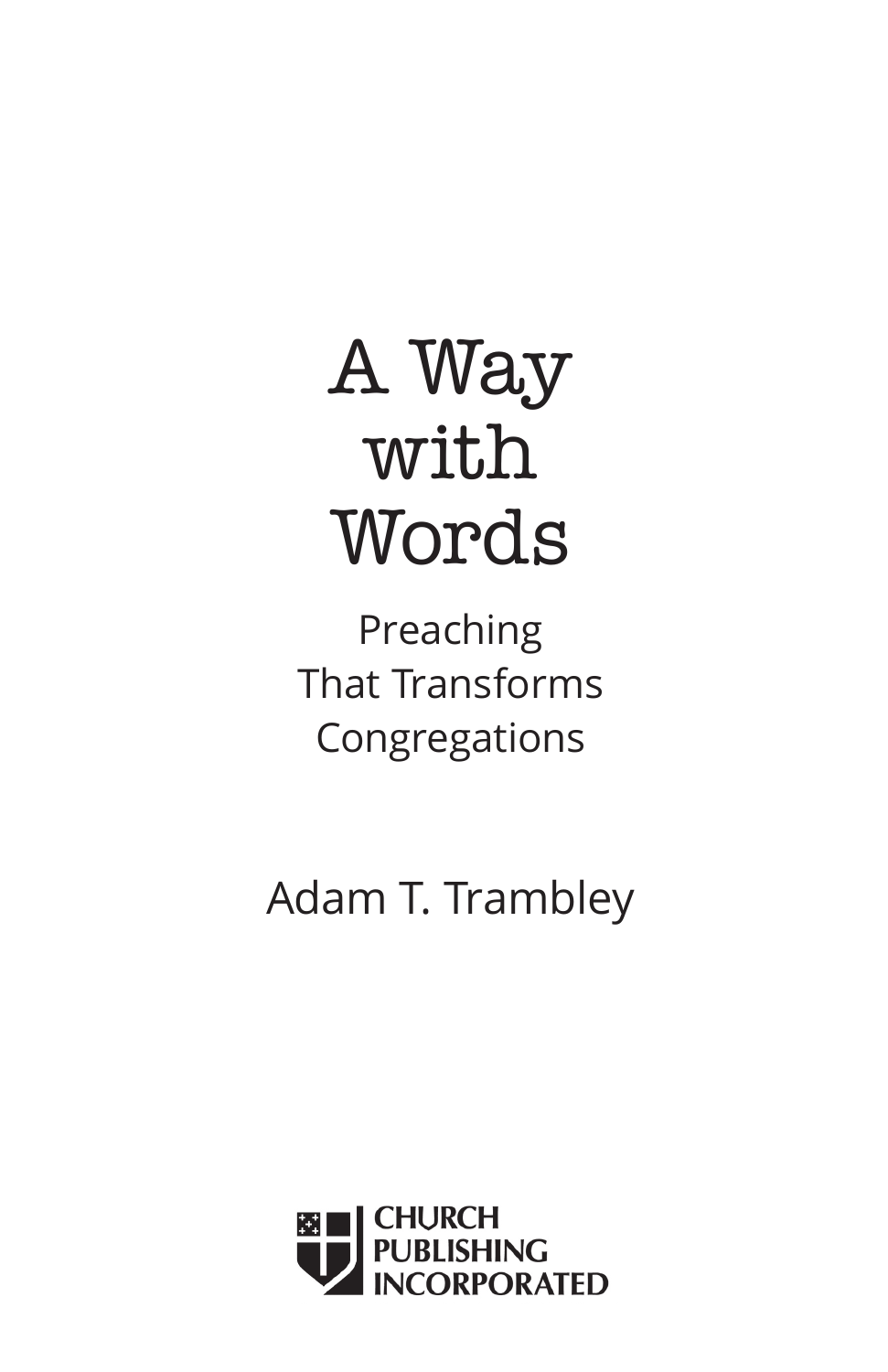Copyright © 2020 by Adam T. Trambley

All rights reserved. No part of this book may be reproduced, stored in a retrieval system, or transmitted in any form or by any means, electronic or mechanical, including photocopying, recording, or otherwise, without the written permission of the publisher.

Unless otherwise noted, the Scripture quotations are from New Revised Standard Version Bible, copyright © 1989 National Council of the Churches of Christ in the United States of America. Used by permission. All rights reserved worldwide.

Church Publishing 19 East 34th Street New York, NY 10016 www.churchpublishing.org

Cover design by Jennifer Kopec, 2Pug Design Typeset by Perfectype, Nashville, Tennessee

Library of Congress Cataloging-in-Publication Data

Names: Trambley, Adam T., author.

Title: A way with words : preaching that transforms congregations / Adam T. Trambley.

Identifiers: LCCN 2019052347 (print) | LCCN 2019052348 (ebook) | ISBN 9781640652545 (paperback) | ISBN 9781640652552 (ebook)

Subjects: LCSH: Preaching.

Classification: LCC BV4211.3 .T725 2020 (print) | LCC BV4211.3 (ebook) | DDC 251--dc23

LC record available at https://lccn.loc.gov/2019052347

LC ebook record available at https://lccn.loc.gov/2019052348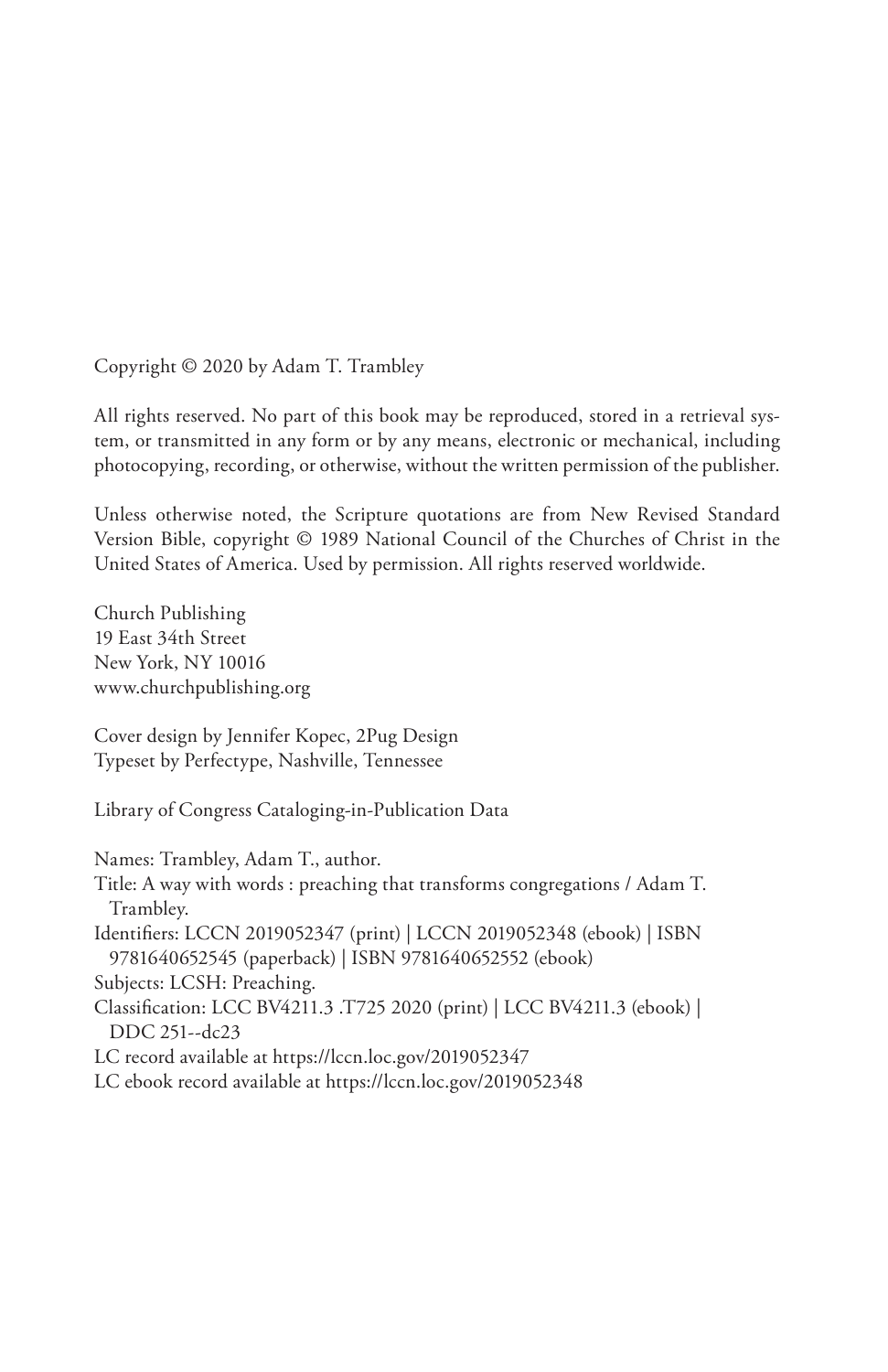## **Contents**

|                     | Foreword by The Rt. Rev. Sean W. Rowe            | ix   |
|---------------------|--------------------------------------------------|------|
| Introduction        |                                                  | xiii |
| Part I              | The Long-Term Sermon                             | 1    |
| Chapter One         | Teaching a New Language                          | 3    |
| Chapter Two         | <b>Imparting New Language Elements</b>           | 15   |
| Chapter Three       | Providing Theological Rationale and              |      |
|                     | Practical Vision                                 | 27   |
| Chapter Four        | Explaining How to Take the Next Steps            | 41   |
| Chapter Five        | Discerning the Next Stage                        | 57   |
| Chapter Six         | Long-Term Sermon Templates: Spiritual Gifts      |      |
|                     | and The Way of Love                              | 71   |
| Part II             | Preaching with Prayer, Passion, Personality, and |      |
|                     | Physicality                                      | 89   |
| Chapter Seven       | Prayer                                           | 91   |
| Chapter Eight       | Passion                                          | 103  |
| <b>Chapter Nine</b> | Personality                                      | 115  |
| Chapter Ten         | Physicality                                      | 127  |
| Conclusion          |                                                  | 139  |
| Appendix            | A Curriculum for a Long-Term Sermon              |      |
|                     | <b>Preaching Course</b>                          | 141  |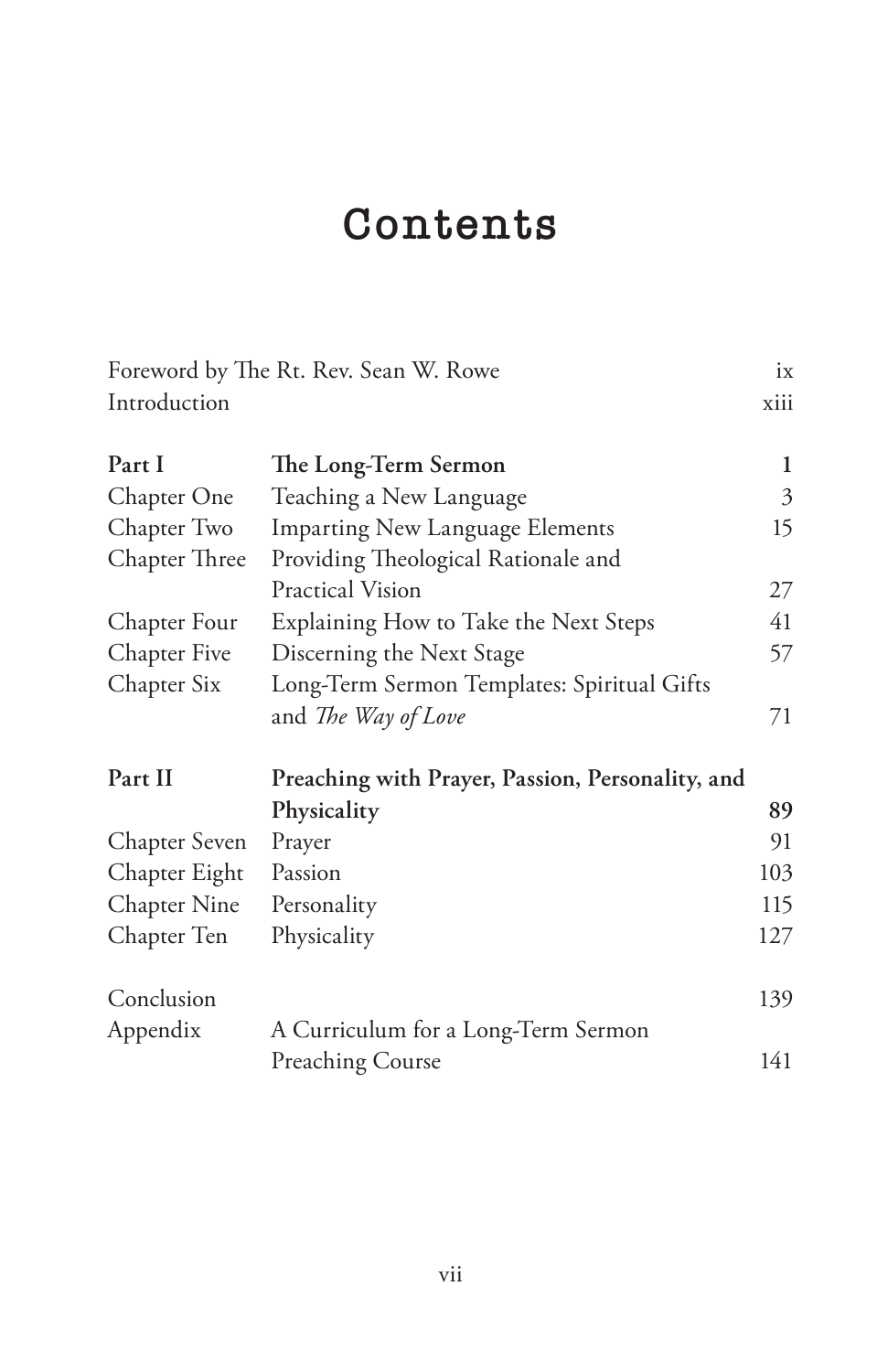$-$  Part 1  $-$ 

# **The Long-Term Sermon**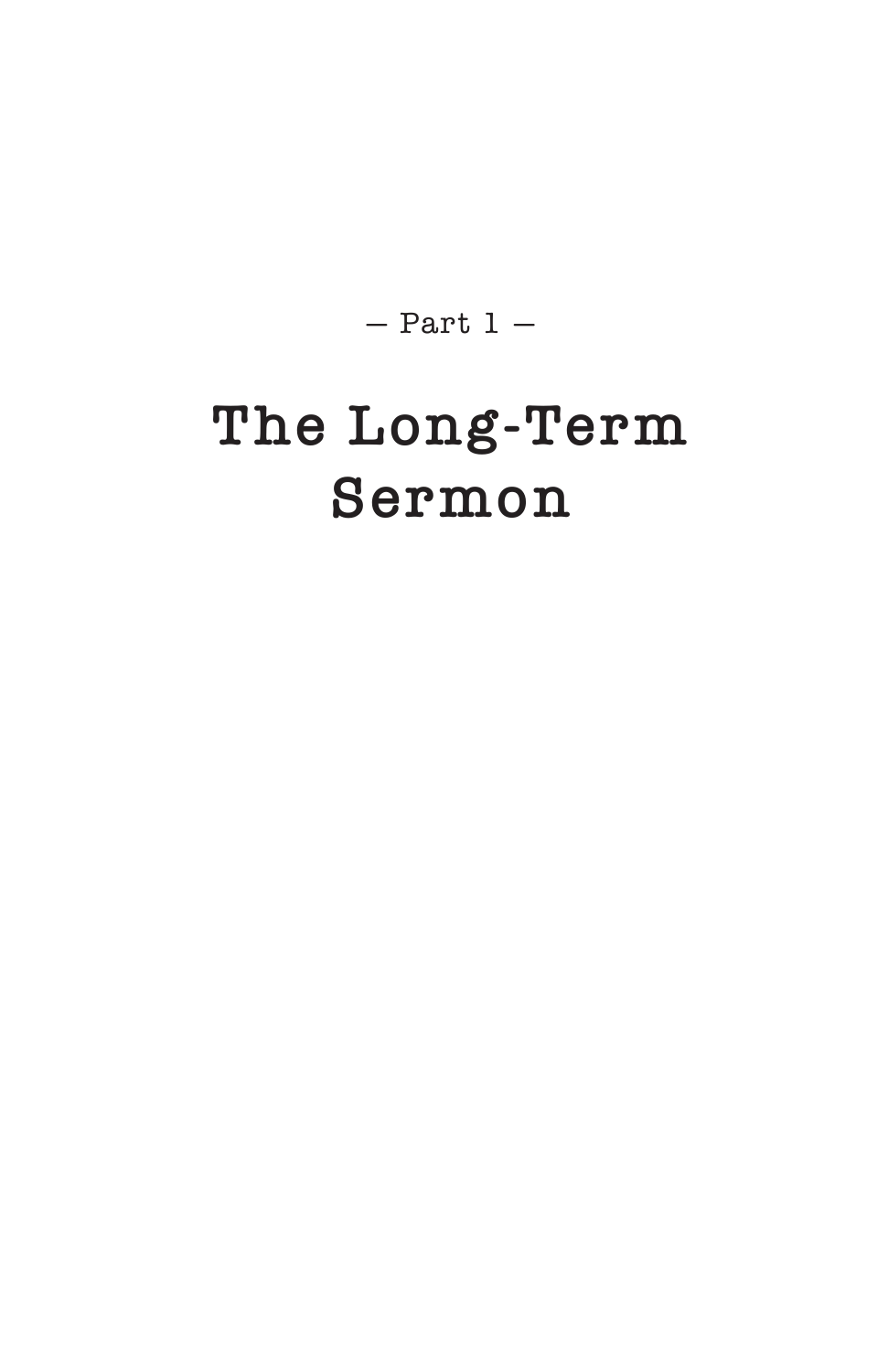#### $-1-$

### **Teaching a New Language**

*You were taught to put away your former way of life . . . and to be renewed in the spirit of your minds, and to clothe yourselves with the new self, created according to the likeness of God in true righteousness and holiness.*

—Ephesians 4:22–24

PAUL'S WORDS EXPRESS the challenge for pastors. We strive to teach God's people to put away their former understandings and practices in favor of new life created in the righteousness and holiness of God. Then, when we look out at the congregation as we prepare to preach, we don't see what we hoped. Most every Sunday morning we have offered the congregation what (we think) they needed to know in three rhetorically balanced and clearly expressed points. Heads nodded, notes were taken, and, perhaps, even an occasional "Amen" was muttered. Yet the evidence of our words taking root, much less bearing fruit, can be lacking in the parish's life and ministry. Paul dealt with that situation by writing a six-chapter letter, but that approach is unlikely to be as successful in our contemporary congregational lives. We need another way to think about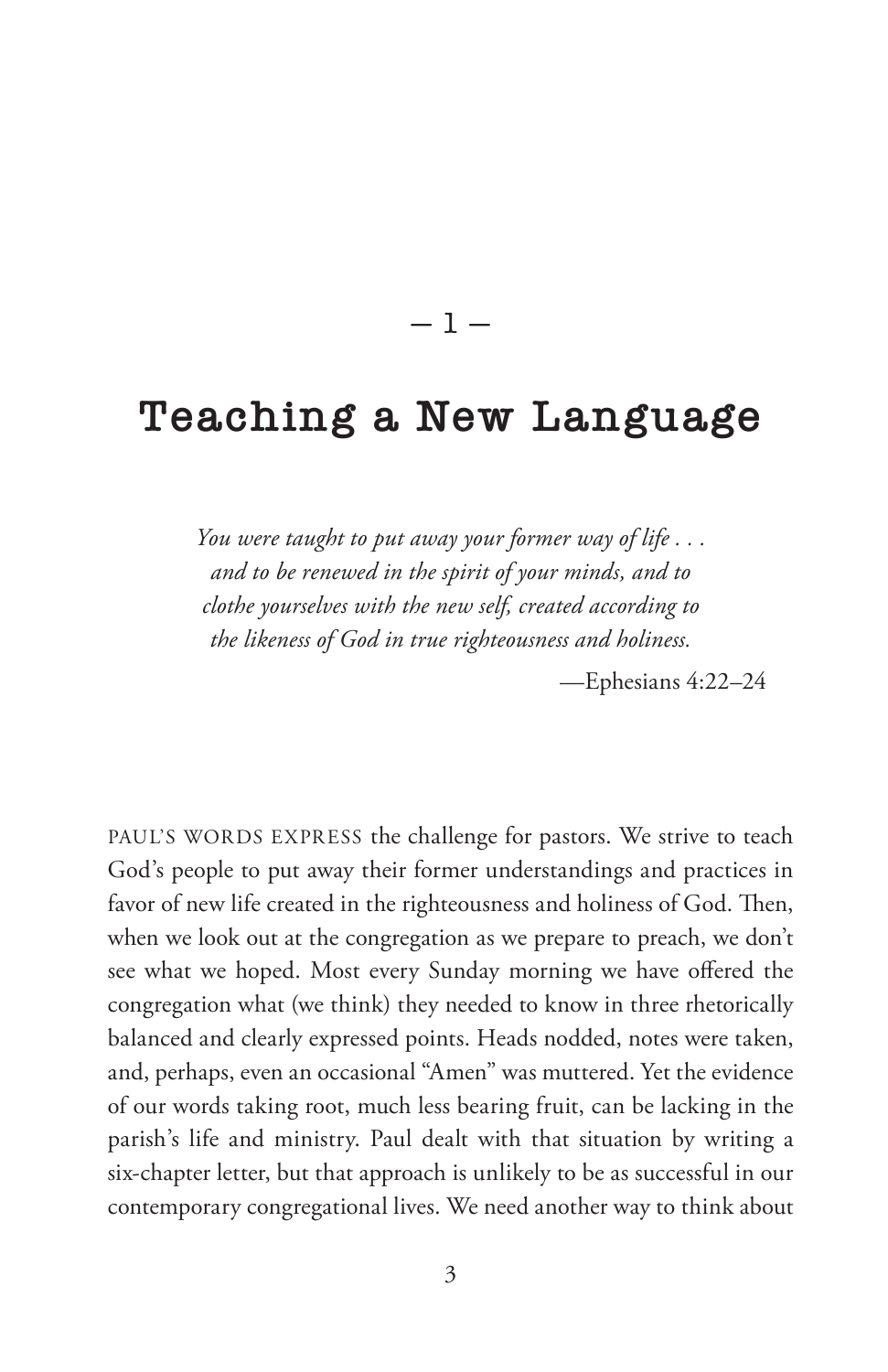what we are trying to accomplish in our preaching, and how we evaluate our success.

Our goals and evaluation are more difficult in congregations that have been around for a while. A congregation with dozens of new Christians showing up each month might look at baptisms or new members with some satisfaction. Most of us preach in a different context, however. The majority of churches, especially in the United States, are smaller and have a slower trickle of new members. While the eventual goal of preaching may be to get our wider community to come into personal relationship with Jesus Christ, our more immediate work with the people of God needs to have intermediate goals. The preaching task in these situations is to help the faithful in our community to make the needed changes in their individual and parish lives so they can live out the Great Commission and the Great Commandment.

The world outside of the red church doors is not the same world most of our current church members were brought up in. We all know that. Changes in travel and communication, changes in extended family relationships and commitments, and changes in work and school activity schedules have all turned the traditional role of the local church upside down. Add to these practical changes the spiritual challenges of generations who are unfamiliar with the basic Christian narrative and an increase in a variety of non-Christian spiritualities, and the preacher has an enormous task to help even the most dedicated congregation respond effectively to the world around them.

Regardless of the big societal changes around us, we know that important, smaller-scale changes also need to happen regularly in a congregation's life. After years of focusing on an outreach program, we may need to do more evangelism. When the largest Sunday school class in recent years graduates, the teachers may need a break to go to a Bible study class themselves. We may need, for painfully obvious reasons, to drop everything and work on conflict resolution and rebuilding loving relationships. The changes and transitions that seem most straightforward to us still require time and patience to lead a congregation through them.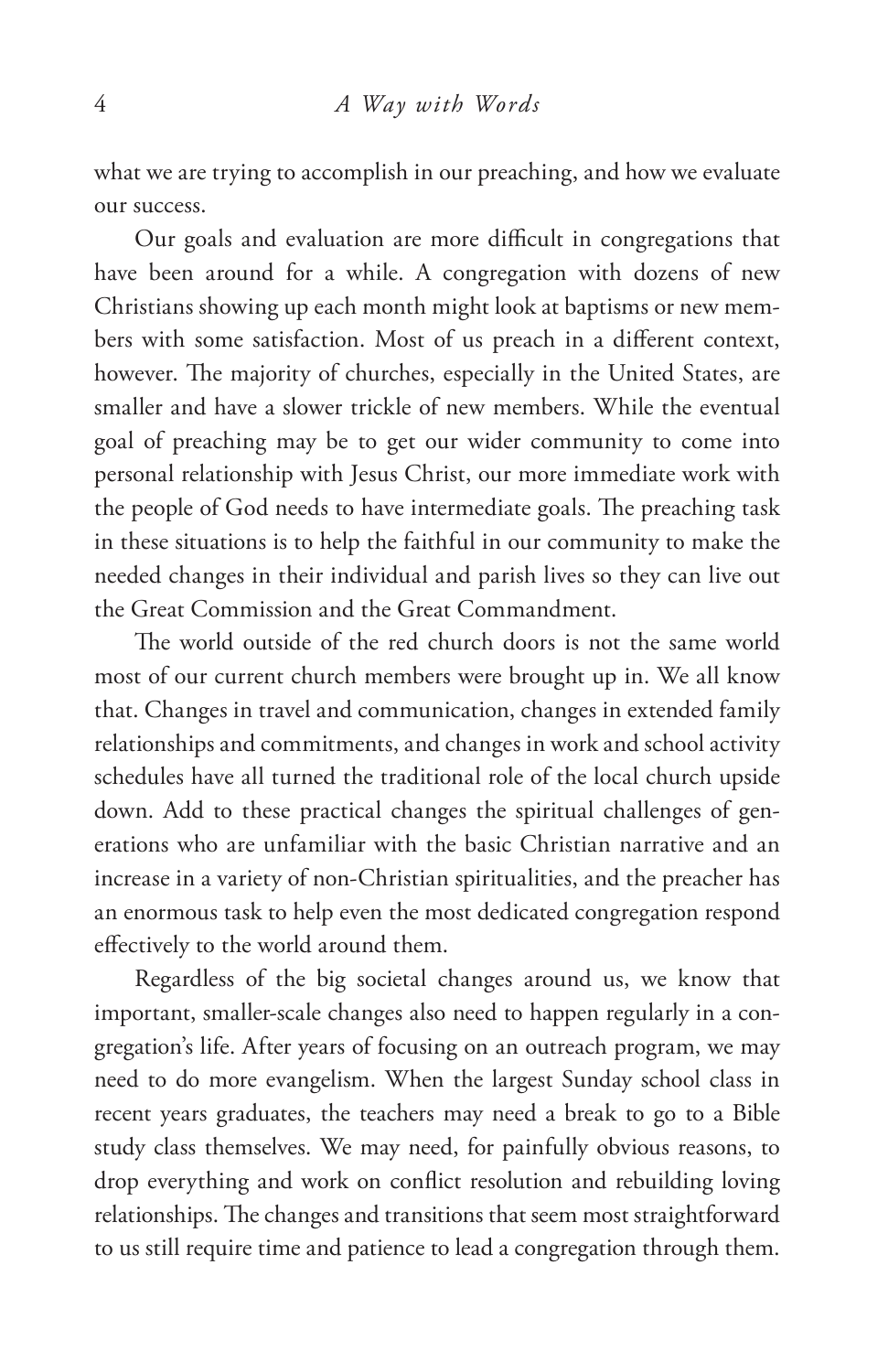I remember getting frustrated by what seemed to me to be the glacially slow pace of the congregation coming to understand the need for an obvious change. Then I realized my time and the congregation's time did not progress at the same pace. I was focusing on the parish's life, conservatively, forty to fifty hours each week. For a particularly important issue like the one I was dealing with, some part of my brain was probably concerned about it almost every waking moment. (I know that isn't healthy, but most of us have been there about some issue or another.) Unfortunately, from my perspective, no one else in the parish was quite that consumed. My core leaders spent maybe five to ten hours a week focusing on the parish, which was very faithful. The issues I processed in one week took my leaders five to ten weeks. Most of these same leaders, however, had also been in the church for a long time. They had spent decades at church, learning one way of operating and diligently living that way out. When I preached, or spoke to them outside of the pulpit, I wasn't starting from a blank slate. Tapes were already playing in their brains—tapes that had to be erased and rewritten. No wonder things took so long, even for the church's dedicated leadership. For the person in the pew, who may average two hours of church time each week for two or three Sundays a month, things take even longer. A change that took me an intense week to process may take more than a year for the bulk of the congregation to understand and live into.

People who study change know how long the process takes. They also understand how frustrated leaders can get, and so warn against impatience. In his book *Leading Change,* John Kotter says that one of the primary reasons that change efforts fail is that the vision for change is undercommunicated by at least a factor of ten and maybe a factor of a hundred or a thousand.<sup>1</sup> I know that when something is important enough for the congregation for me to spend two or three sermons on it, by the time I've finished I feel like I have said everything I need to

<sup>1.</sup> John Kotter, *Leading Change* (Boston, MA: Harvard Business School Press, 1996), 9.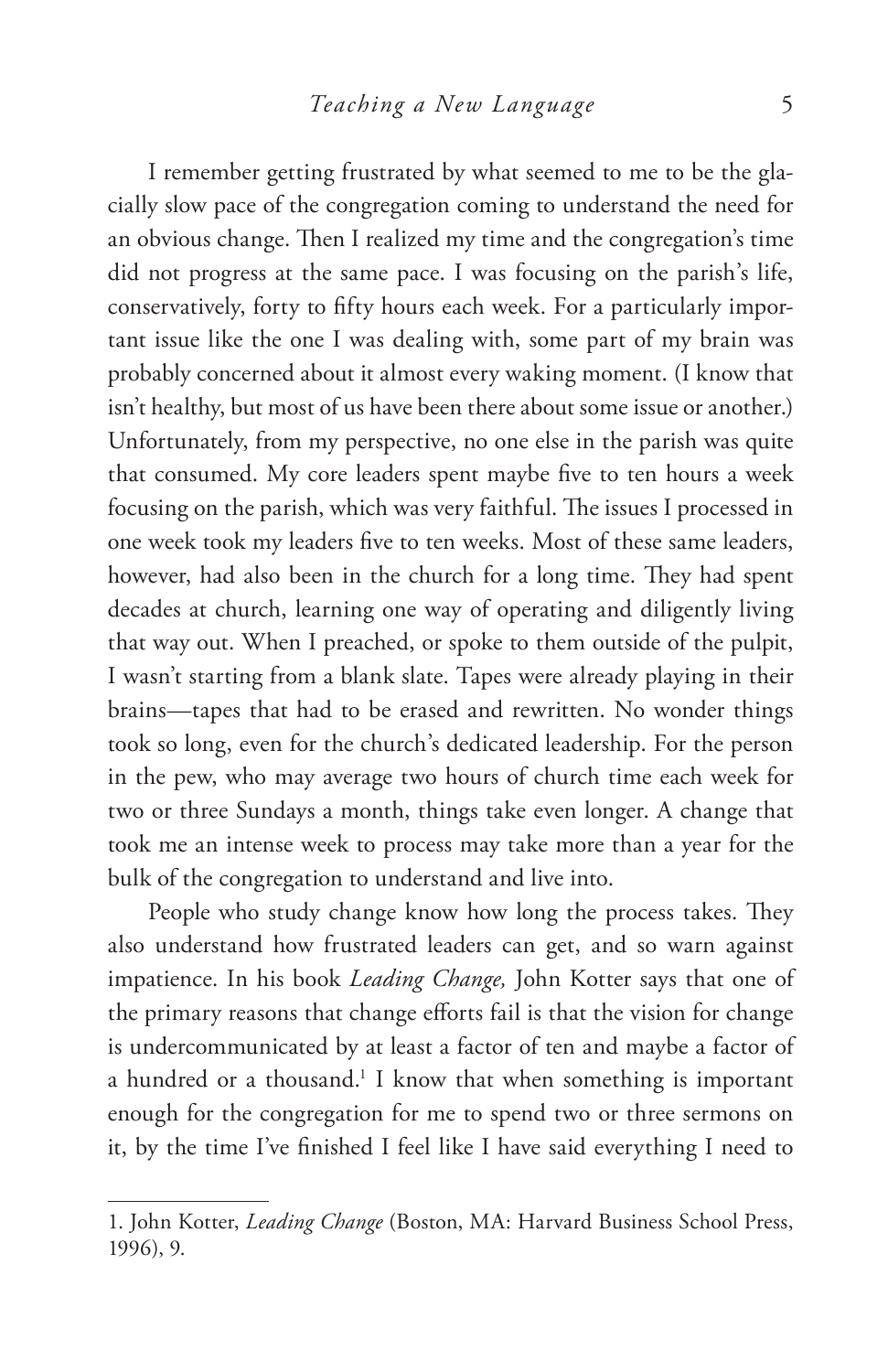say; I'm ready to move on. Kotter cautions me, however, that maybe the congregation still needs to hear it another twenty or thirty times. Or maybe even another two hundred or two thousand times. When I think about important changes that did not take root in the way that I had hoped, I can usually find places where I stopped sharing the vision for that particular change far too soon. Maybe a crisis came up, maybe I began a push right before Holy Week or the summer or another time that pulled away everyone's energy and attention, or maybe I just got bored and moved on.

Change, of course, doesn't happen in a clean, linear kind of way. The reign of God doesn't materialize simply because we gave twenty sermons or even two thousand sermons instead of two. Even so, thinking about the time spent does tell us something about how we might approach our effectiveness as leaders who preach. One piece of good news from Kotter is that many of the same elements that make up good preaching are also the best ways to help people understand the vision for change. Kotter lists as key communication elements the techniques of drawing verbal pictures, repetition, leadership by example, explaining perceived inconsistencies, and elimination of "jargon and technobabble."2 His two other elements are communications basics that we can easily incorporate if we think about preaching more expansively than the fifteen minutes following the gospel reading. Kotter suggests using multiple forums and having opportunities for give-and-take.3 Many preachers have found their sermons more effective by getting feedback afterwards or even input before preaching, and every congregation has multiple avenues available for a pastor to reinforce their vision.

We know, too, that good preaching is going to illuminate and reinforce the work being done in the rest of the congregation's life. Today, perhaps more than any time in the last century, the sermon is foundational in leading a congregation to where God is calling. No longer can a

<sup>2.</sup> Kotter, *Leading Change*, 90.

<sup>3.</sup> Kotter, *Leading Change*, 90.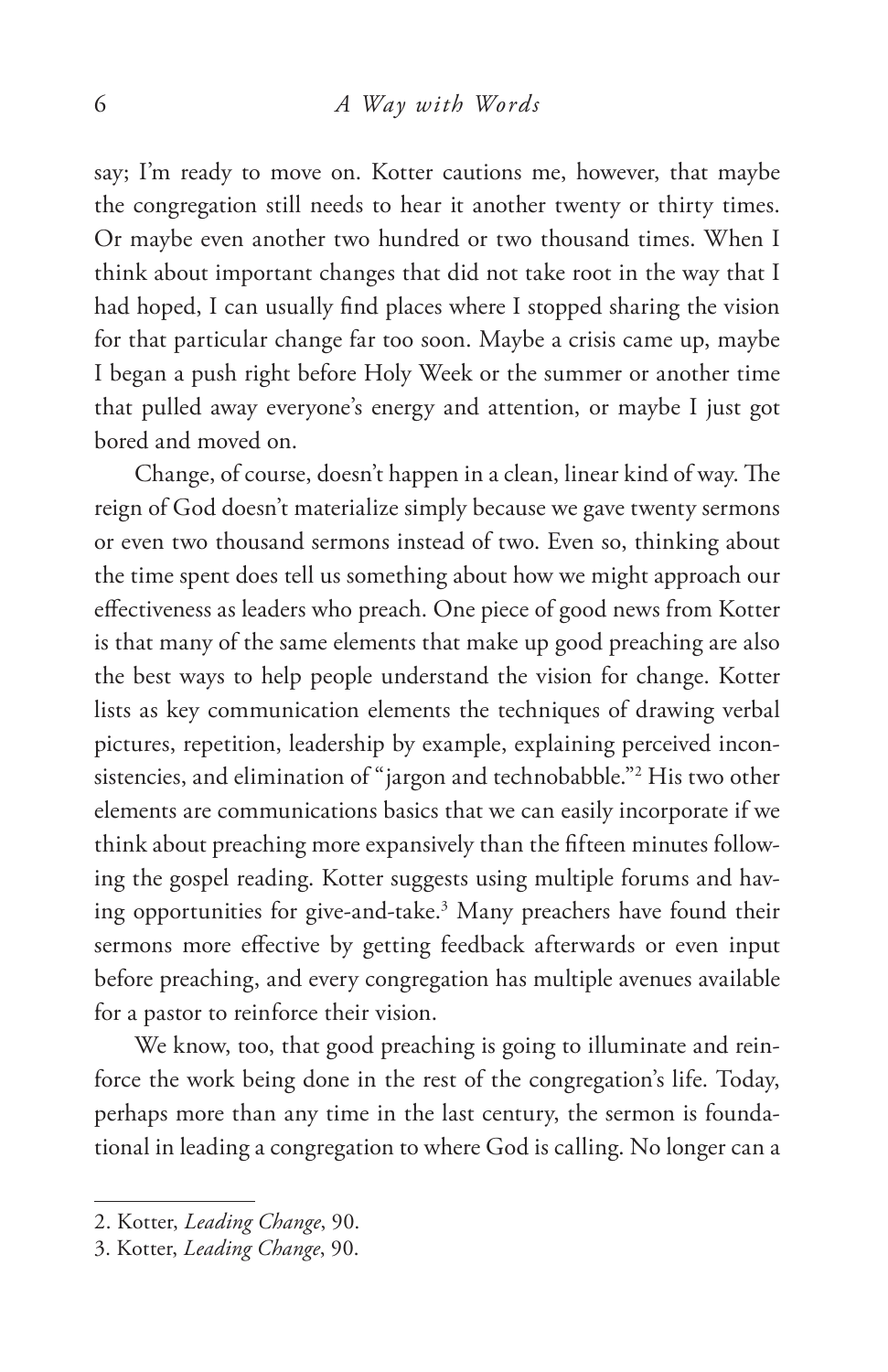quality sermon expect to see fruit by merely instructing, cheerleading, or exhorting. If the sermon's purpose is to get people to do one thing or to make one change, we are probably thinking too small. The person who pays close attention and does whatever is asked might go home and try a spiritual exercise, read a Bible passage, or find a way to bring up Jesus in one conversation that week. Then, the following week, they will drop that discipline in favor of a newly assigned sermon task. Such behaviors aren't the fruit we need. Instead, we need to preach a new approach and understanding, with corresponding new actions and habits, and such preaching takes significant time and intentionality.

I believe that our contemporary preaching task is more like teaching people a new language than it is getting them to do something at the end of the sermon. When children are learning a language, the act of speaking and reading allows them to gain the skills, experience, and worldview needed to be able to process what they need to hear. This approach does not make any of the individual books or conversations unimportant. On the contrary, each particular element becomes even more important because not only does the content need to be appropriate to the situation at hand, but also the vocabulary and word-building skills have to be in place. Talking about a chrysalis to a three-year-old child is not going to be helpful; neither is reading *The Very Hungry Caterpillar* to a sixth-grade science class. The goal of our particular teaching lesson, however, is not only for a child to put out a leaf for a caterpillar to eat or to spell chrysalis correctly, but also to come to recognize the beauty of God in creation while living an environmentally sustainable life. The immediate goals should help the long-term one. Focusing exclusively on the easy wins can lead us to forget the difficult place we need to be going.

Using the analogy a little bit differently, we might compare preaching to law students learning the legal language. While they have to work with specific cases and statutes, the particulars are all in the service of forming lawyers that will have the right capacities, approach, and skills. No one, however diligent, can memorize all the laws, and many of them will be modified by legislatures after those students have graduated. Nevertheless,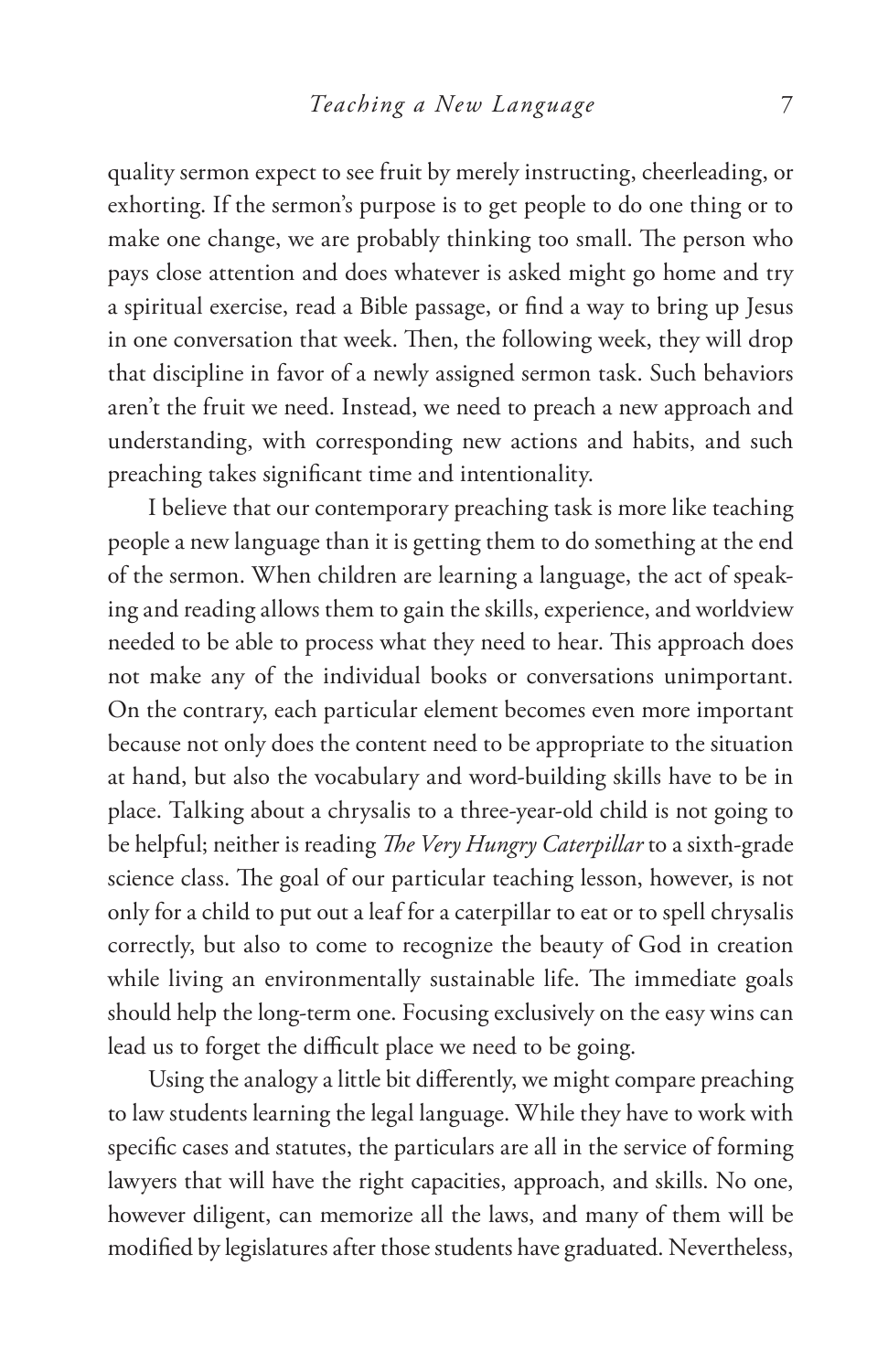knowing how to write a brief, where to find relevant precedents, and how to handle various proceedings are all the fruit of intense study sessions, even though the specific details may never be encountered again.

One central outcome of giving people a new language is that they are able to use it. Children on the playground can look for and talk about caterpillars, and lawyers can go to court. Christians who hear a sermon about a new aspect of their walk of faith can talk about it together. Too many coffee hour conversations are restricted in their themes because people's understanding of church is limited to making sure the children have a good Sunday school or that enough money is raised to fix the roof. When the sermons begin a sustained discussion of topics like stewardship, or evangelism, or Christian conflict resolution, the people in the pews are given the language and the permission they need to have conversations about those subjects. What is acceptable to talk about has expanded. Those informal discussions are powerful mechanisms for the deepening faith and developing practices necessary to effect change. To me, the most striking effect of the long-term sermon is listening to parishioners using the new language learned to express their own understanding of what the church is about.

Thinking about preaching in this way is not new. What I am describing is the basic formation process. Paul expressed a similar sentiment when he talked about feeding people milk instead of solid food. Babies start with milk and eventually grow to the point of eating cereal, and then a whole range of solid food. But the process takes time. Trying to share a delicious steak with a baby just makes the baby sick (and wastes the steak). No one weaning a baby is planning to see a significant change in only one week, but the transition to solid food has to be made.

I am talking about preaching to help people learn how to eat solid spiritual food. I have not seen the discipline of preaching looked at in this particular way, although I assume others have thought about it. The books that deal with planning out sermons over the course of the year use a different approach and a slightly different set of goals. What I have found important is a long-term understanding of preaching that uses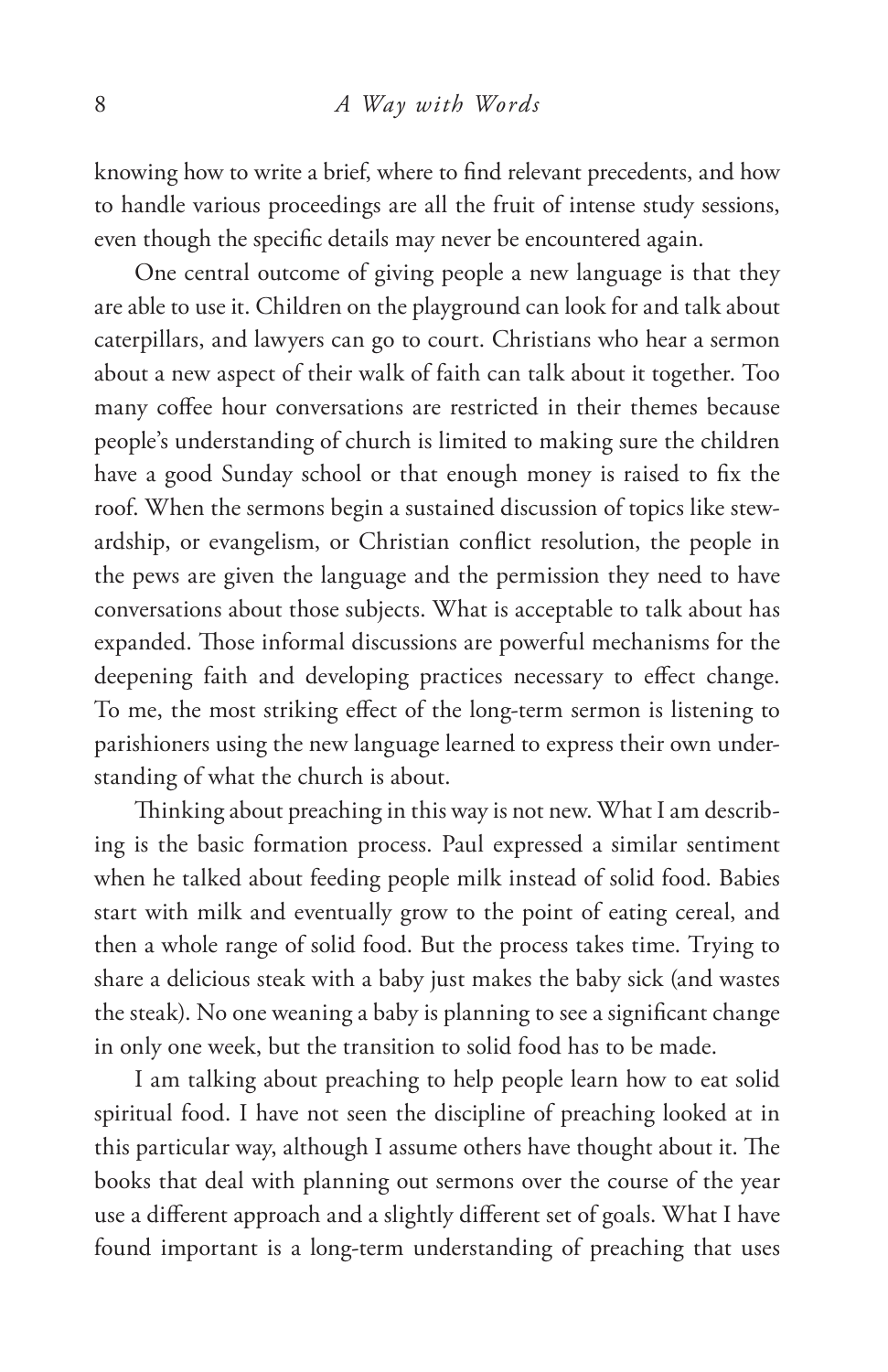sermons over the course of more than a year to help a congregation move in a specific direction.

I see preaching, especially by the senior or lead pastor, as an essential component to congregational growth and development. As people's lives get busier, the sermon in Sunday worship is *the* time people are willing to listen to something important. They may not attend a meeting or read an e-mail, but when they are in church, they pay attention to a good sermon. In today's church environment, any significant attempt to change without a preaching strategy is likely to fail.

Using a long-term preaching strategy does not mean ignoring a church's lectionary, engaging in forced readings of scripture, or preaching only on one topic. Regardless of the congregation's focus, preachers still need to cover an array of scriptural, ethical, and doctrinal subjects. Amid those sermons, however, an extended sermon strategy encourages preachers to find a way to insert a few minutes about the long-term goal into every sermon. Such inclusion may make the sermon less rhetorically tight or include detours from a single, unified focus. Most congregants listening to the same person preach every week, though, will be much more responsive to intentional formation over time than a series of perfect homiletical events.

Another way of thinking about the long-term sermon in the midst of weekly preaching is to compare it to a series of family road trips. Our family has driven a number of times from western Pennsylvania to southern Alabama. Each trip had a particular, and sometimes significant, focus. If we didn't get to Alabama, the trip would have been a failure. That was the point. The ultimate destination. But we also wanted to use the trips to give our children new experiences along the way. One journey included a stop to Mammoth Cave in Kentucky. Another time we visited Nashville's Parthenon. Even if these experiences were a minor detour, they broadened our children's horizons and became part of our family's memories, helping us bond. We arrived at our destination a little bit later, but we were able to incorporate something important along the way.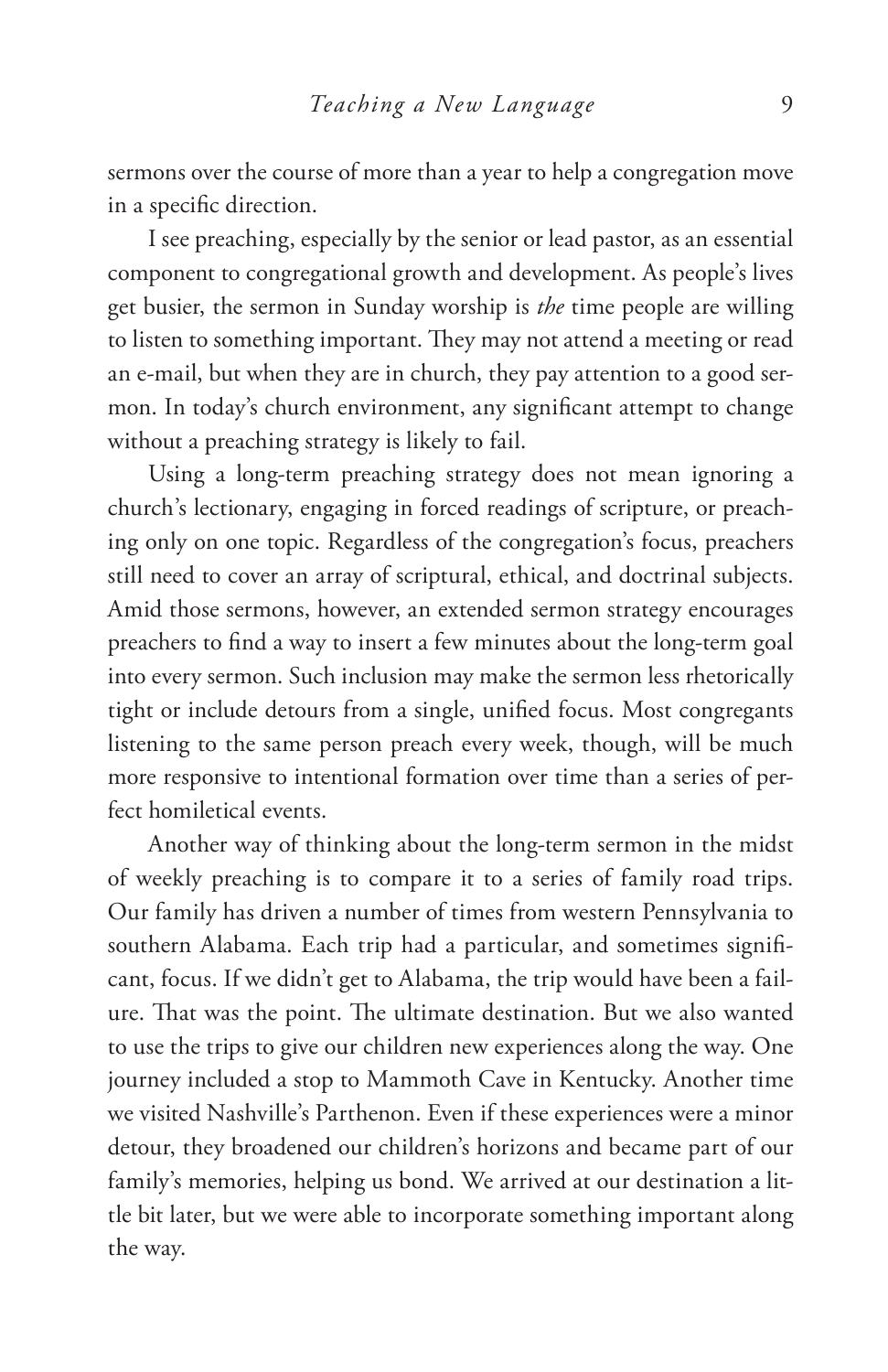To give a flavor of what I am talking about, I want to describe a two-year period in the parish where we decided to focus on increasing our passionate spirituality. In my parish, we came to realize that parishioners' lack of dedication to their own personal devotional lives was the primary issue holding us back as a congregation. Everyone loved coming together for worship and outreach and fellowship and anything else that happened at the church. But when they went home, they left their spirituality behind. The number of people reading the Bible, saying daily prayers, interceding for one another, or engaging in similar Christian practices was low.

The approach I took in preaching was to talk about spiritual practices frequently and repeatedly. One week, when the readings had a biblical character asking advice from another, I talked about spiritual direction and spiritual friendship. During a different week's reading on repentance, I talked about the practice of confession, including confession to other laypeople—which is acceptable in my tradition—and how it worked. I'm not sure that anyone went out and got a spiritual director that week, and I know that no one approached me for confession. In neither of those weeks was spiritual direction or confession the theme of the sermon. Instead, each was a slightly extended example of one way that the themes of the reading could be put into practice. Out of a fourteenminute sermon, they were two- to three-minute asides meant to highlight ways that the spiritual life could be lived out in community on a day besides Sunday. My hope was that people would see that spiritual practices involving other people in a setting outside of the church facilities were a normal part of the Christian life. Unless those whose understanding of faith meant going to the church had heard enough examples of faith experiences happening in other places, they would never see it as applicable to them or try it for themselves. These examples might be repeated once or twice during the long-term sermon to reinforce the idea. Repetition at different times is also necessary to reach people who are away for a week, or in Florida for a season, or otherwise less regular in their attendance than a preacher would prefer.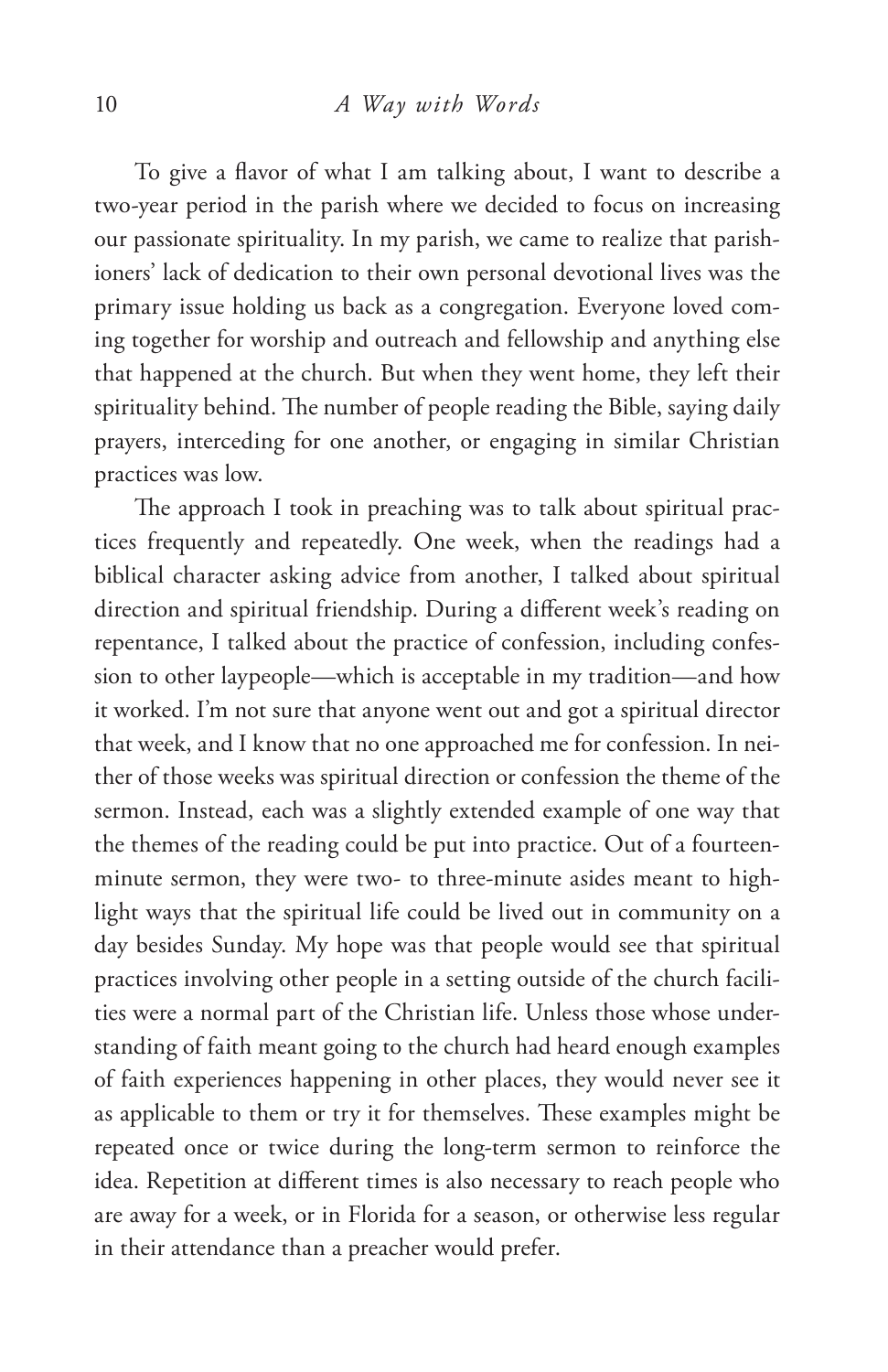While some examples during that time focused on spiritual intimacy with another Christian, other sermon pieces highlighted personal spiritual disciplines. Jesus's own prayer life was mentioned frequently, along with various concrete prayer practices paralleling Jesus's example. Different kinds of daily Bible reading methods were described, including the Daily Office, a read-the-Bible-in-a-year calendar, and *The Story*, which is a compilation of the Bible's greatest hits. The overall focus of most of these sermons was not on a spiritual discipline, yet I chose a scripture reading that described a particular devotion and took a few minutes to talk about it in more detail as an aside. Since the parish as whole was looking at the topic, the parish's Sunday morning adult group read through *The Story* and someone on staff led a read-the-Bible-ina-year discussion. Some weeks, just being able to connect the lectionary reading with something going on in a small group discussion was enough to put the idea into people's heads that this was an important Christian practice.

One other initiative some parish leaders embarked on during that year was becoming what they called "spiritual trainers." They wanted to gain enough experience of prayer disciplines that they could help others pray better. Every two weeks they met to learn and to practice. Working the prayer practices the spiritual trainers group had studied that week into the sermon was a natural way to teach and reinforce a new language. While some leaders had been introduced to a practice, most of the congregation had not. By mentioning it in a sermon, not only did everyone hear about it, but those more experienced with the prayer discipline had an opening to talk about it at coffee hour or in other contexts. Even though most people did not begin to engage a particular practice, and often no one did, a variety of important things happened.

First, most people began to see deeper spiritual practice as normal for them and normal for their church. Many long-term Christians have many things that they believe they "should" be doing, but they aren't seen as important enough to them or their congregation to actually begin. By preaching over time about spiritual practices, everybody got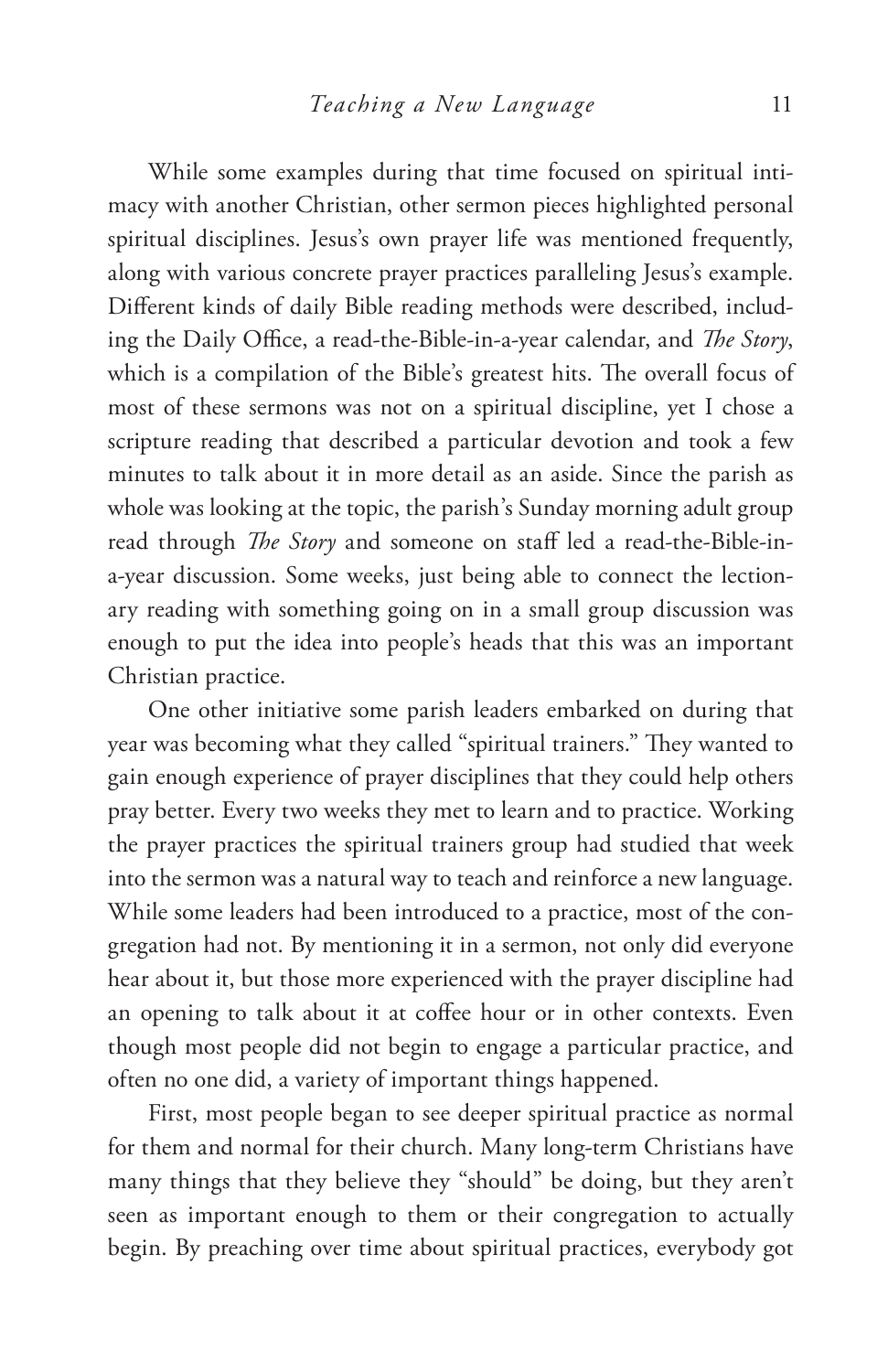the message that their relationship with God had a component that happened outside of church. Different people took that message in different ways. Some just felt slightly guiltier for ignoring it, but their attitude still changed.

Second, how people talked about spirituality at church transformed and deepened. At the end of the two years we focused on spirituality, people expected prayer to occur at meetings where it was previously absent. Parishioners became more comfortable asking each other for prayer, even at coffee hour or in informal settings. Spiritual practices and spiritual growth became normal topics of conversation for the parish leadership and were seen as an integral part of a healthy church.

Third, those who were ready to engage a deeper prayer life found the opportunities and the tools they needed, and in some cases new practices really took off. A group of people began "prayerwalking" and praying for the greater community. A healing team was founded and prayed for people after services. After the first read-the-Bible-in-a-year group finished with only two people making it through the entire year, someone else started a read-the-Bible-in-a-year Facebook group. For me this felt like a huge win because the person starting it was not someone I would have pegged as the next person to do a Bible study and because it happened after we had stopped intentionally focusing on spirituality. The change in understanding we hoped to see was manifesting itself in the congregation. People had learned a "new language."

The ideas in this book come out of my experiences as a solo pastor who preached almost every week. Thinking about preaching as a series of long-term term sermons to teach the congregation a new language is particularly important in congregations with a solo pastor. Most of them are small- to medium-sized churches with established congregations. The pastor wears many hats and has personal relationships with most congregants. The preacher also has the advantage of preaching almost every week with the discretion to focus those sermons freely. The preacher is an integral leader in almost every aspect of the church's life. In such a context, the practice of using long-term sermons is easily accepted by the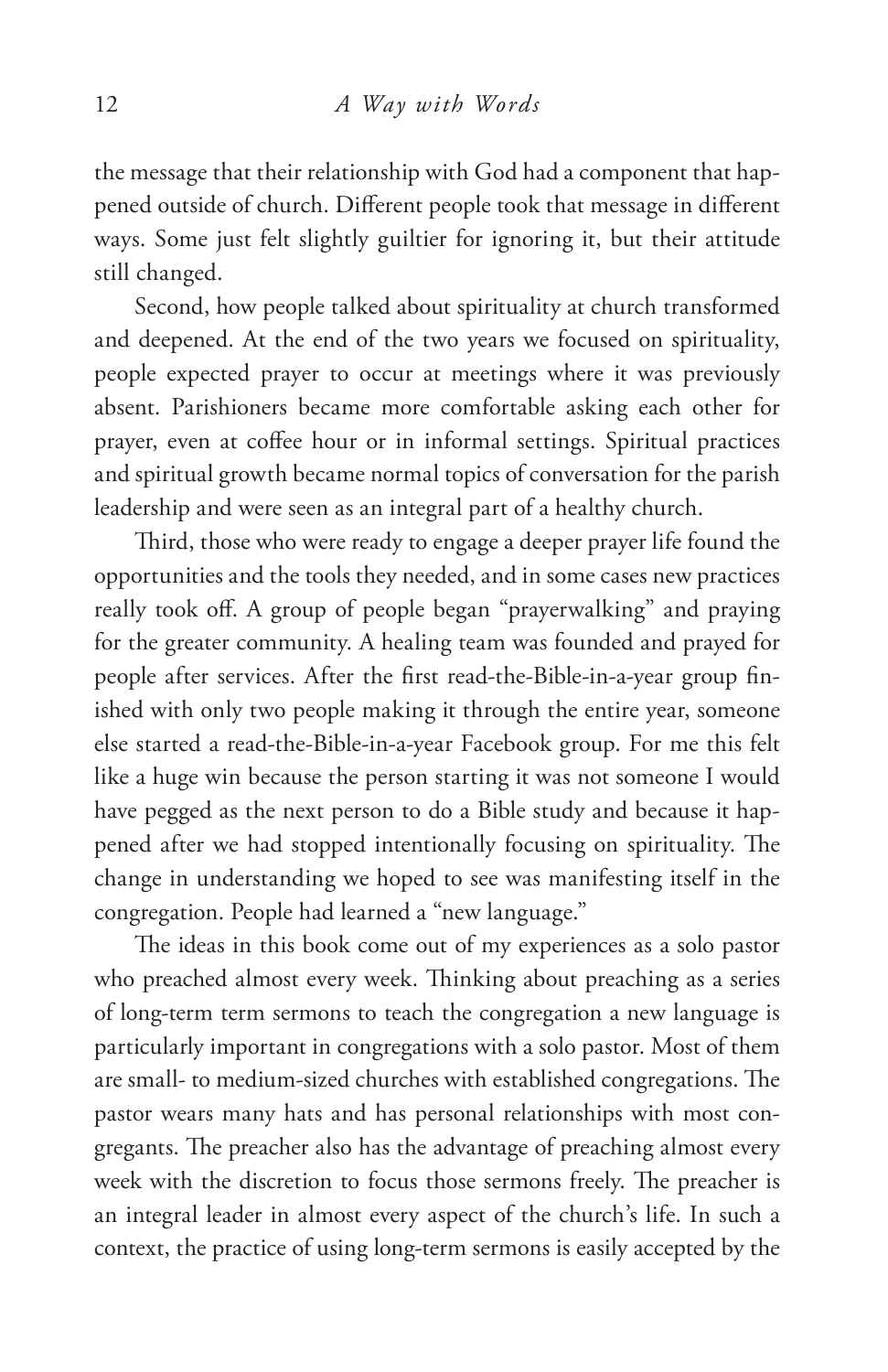congregation and a gift to preachers as they prepare their weekly message. Since the preacher knows the strengths and weaknesses of the parish, they are also the best person in the parish to choose the long-term sermon focus, even if the process of making that choice involves other leaders.

In a church with multiple regular preachers, these ideas are still effective. They will require more coordination and involve a discipline from all preachers to shape their weekly sermons in service of the larger goal, even if they were not involved in choosing that goal. Our congregations are not going to get where they need to go unless we are willing at every level to give up some of our autonomy to work collaboratively and to be accountable to other Christian leaders.

In their book *Rebuilt*, Michael White and Tom Corcoran describe the process of revitalizing their multistaff Roman Catholic church. One of their key learnings was the importance of preaching in feeding people. When they looked at themselves, however, they saw incredible inconstancies in quality and substance. With multiple services each week, and frequent guest preachers, they realized they had given up their prime opportunity to lead their congregation with no expectations or quality control.4 They moved their church to a "one church, one message" approach where everyone preaching on any given weekend was covering the same themes in their homilies, and often those messages were parts of sermon series.<sup>5</sup> White and Corcoran suggest that the preachers and other church leaders are invited into the process of determining the focus of sermon series.6 When they took their preaching more seriously, White and Corcoran saw significant church growth. They did not use the long-term sermon concept, but their approach to sermons series and involvement of multiple preachers, including guest preachers, provides a model for using the concepts in this book for larger parishes. While the

<sup>4.</sup> Michael White and Tom Corcoran, *Rebuilt: Awakening the Faithful, Reaching the Lost, and Making Church Matter* (Notre Dame, IN: Ave Maria Press, 2013). 5. White and Corcoran, *Rebuilt*, 142–43.

<sup>6.</sup> White and Corcoran, *Rebuilt*, 148.